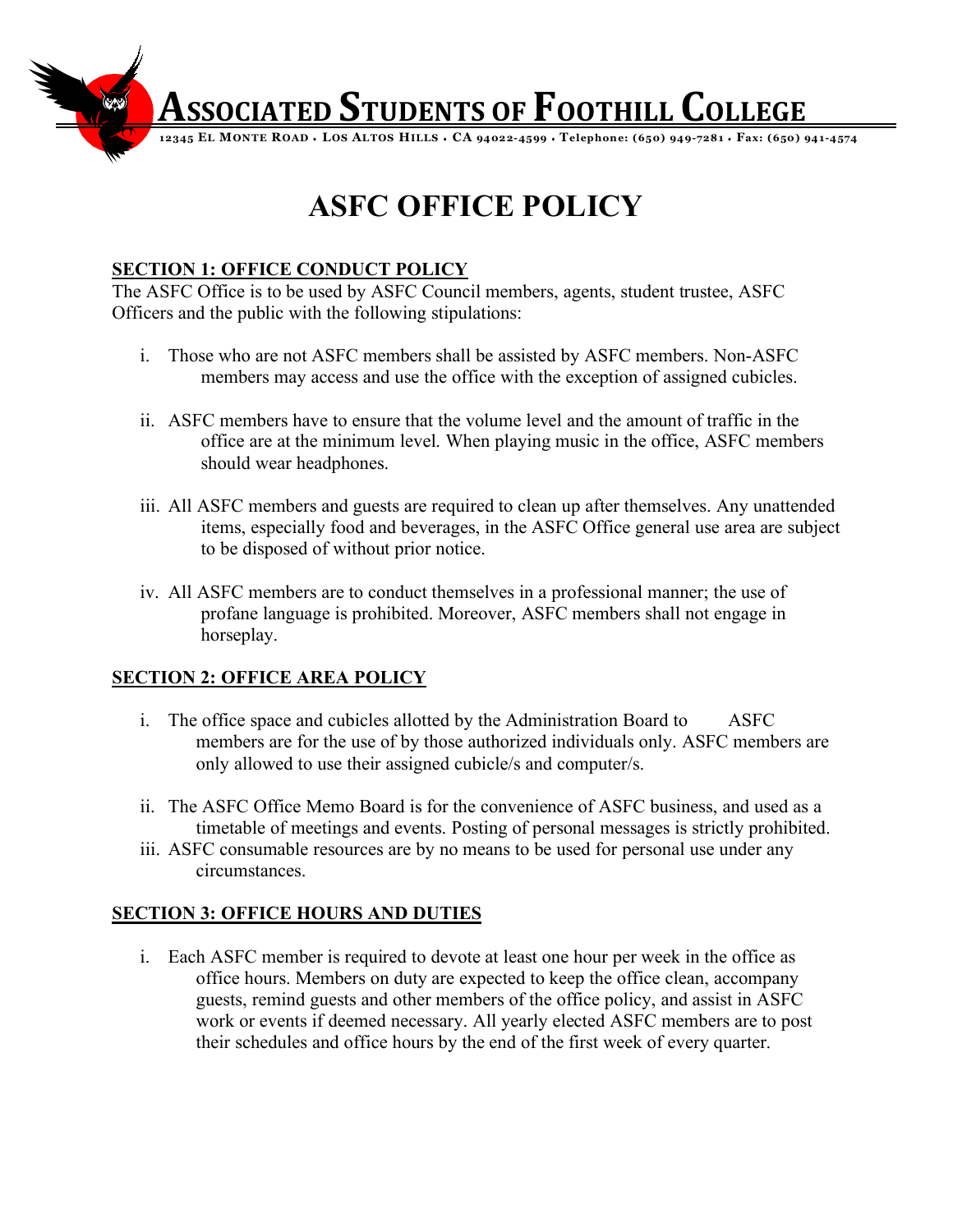

# **SECTION 4: OFFICE PHONE POLICY**

All phones in the ASFC Office are limited to the use by ASFC members with the following stipulations:

- i. The ASFC Secretary's phone is for exclusive use by the ASFC Secretary.
- ii. Phone extensions are distributed by the Administration Board, and are for the exclusive use of the designated persons.
- iii. Only one phone in the ASFC office shall be designated as a guest phone. It shall be made available to any student for emergency purposes.

#### **SECTION 5: COMPUTER-USE POLICY**

- i. Computers in the office are assigned by the Administration Board for ASFC members.
- ii. Priority of use
	- a. The ASFC Secretary's computer is for the exclusive use by the ASFC Secretary.
	- b. Each board is assigned a computer with the first priority for the Vice-president, and then the members of that board (not including at-large members and future members).
	- c. The general use computer is open for the public, at the time limit of 15 minutes if other people are waiting.
	- d. Board members are not to use other board's computers, but they can use the general use computer if the computer assigned is in use.
- iii. Terms of use
	- a. All users must log-off computer after use. Failure to do so may result in removal of computer-use privilege for the individual.
	- b. Only ASFC business related files can be saved on the computers. Installation of any software has to be approved by the Administration Board and installed by ETS.
	- c. Only the VPs can give out the computer passwords to board members. Passwords are not to be shared to non-board members and the public.

#### **SECTION 6: OFFICE SUPPLIES**